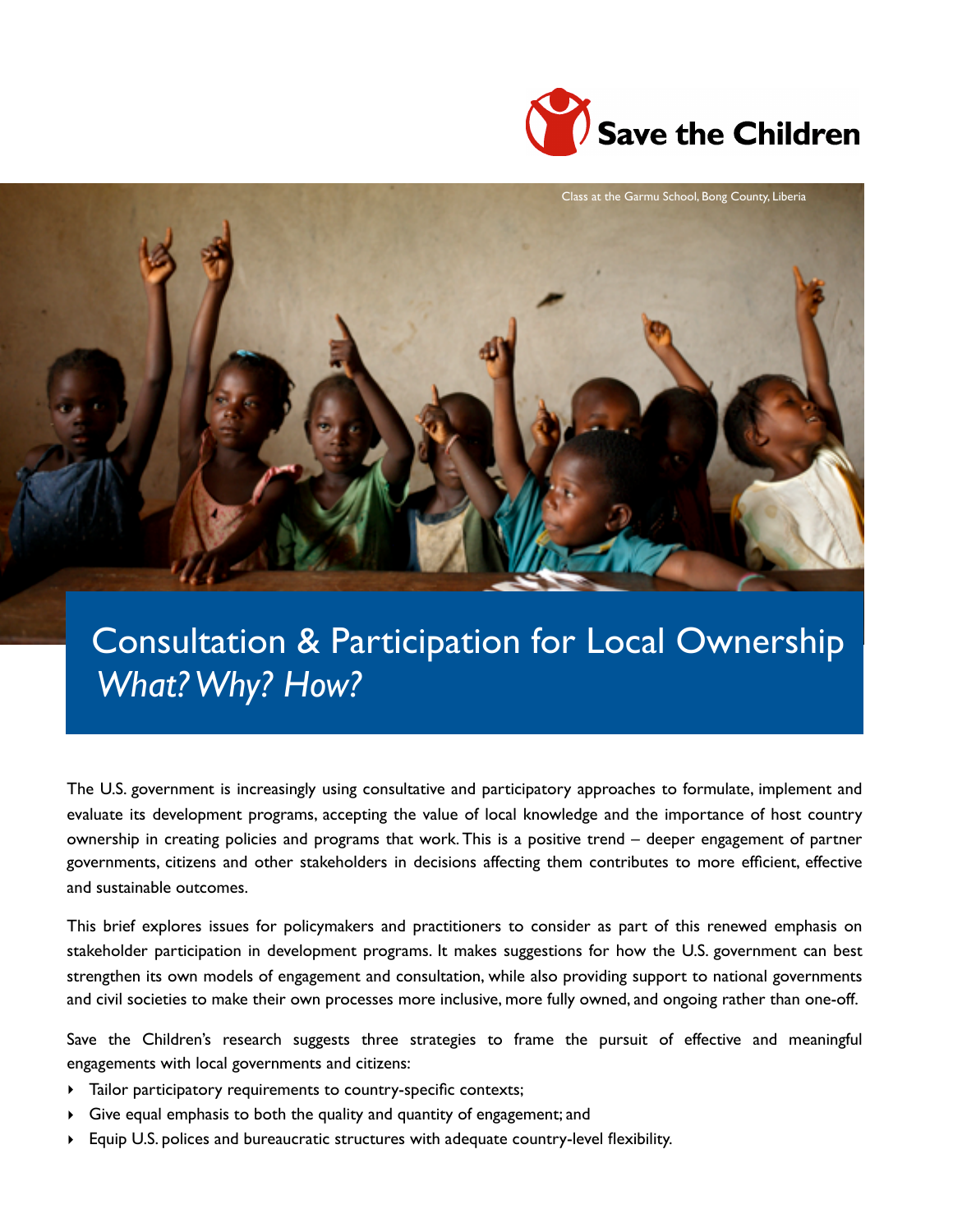# Understanding consultation & participation for locally owned development

President Obama recently stated to the UN Summit on the Millennium Development Goals that the purpose of development is helping nations to move from a state of poverty to one of prosperity. But no single expert, agency, community or government holds all the answers to how to bring about this transformation.

Instead, many years of foreign assistance has taught us that sustainable development requires drawing on the experiences and resources of a wide range of groups from civil society, the private sector, national governments, and international institutions.

#### **Why is the consultation and participation of citizens and governments important for development?**

When done well, wide stakeholder consultation and participation in program design and implementation lead to mutually reinforcing benefits, encouraging the local ownership of development resources and activities. These benefits are:

- **‣ Increased sustainability:** By engaging people including governments, civil society, local communities, the private sector, and academia – in the decisions that affect them, each group is more likely to build a stake in the success or failure of activities. Ideas imposed from outside often fail to gain the same traction as policies that local governments and communities have been involved in devising and over which they feel a sense of ownership.
- **‣ Better targeting of resources:** An enlarged circle of participants engaged in policymaking and program management improves the likelihood that policies will be responsive to local needs, based upon experience, relevant to communities and governments, and inclusive of normally excluded minorities.
- **‣ Strengthened accountability relationships between all stakeholders:** Meaningful engagements around policy and program choices create multi-way relationships between governments, development partners and citizens. By opening up their policies for consultation, donors and national governments show a commitment to be responsive to community priorities. Citizen engagement in policy design and program implementation encourages mutual responsibility and the sharing of risk between all stakeholders for programs outcomes.

The following sections of this brief identify three strategies that the U.S. government should consider to strengthen its own models of engagement and consultation, while also providing support to national governments and civil societies to make their processes more inclusive, more widely owned, and ongoing rather than one-off. These strategies are:

- ‣ Tailor participatory requirements to country-specific contexts;
- ‣ Give equal emphasis to both the quality and quantity of engagement; and
- ‣ Equip U.S. polices and bureaucratic structures with adequate country-level flexibility.

"I can't own something that I don't value. Ownership must be equal to value. People must understand what we are trying to do, and consultations play an important role in this. Consultations create consensus, rally people behind an idea and a common goal."

– *International NGO, Tanzania*

"Country ownership is a range of issues. Firstly, it means to me that a country's identified priorities have been addressed. At the macro-level through the government, at the meso-level through the states, and at the micro-level through the village. Secondly, the planning and implementation of programs is done with the South Sudanese at the fore."

– *Local NGO, South Sudan*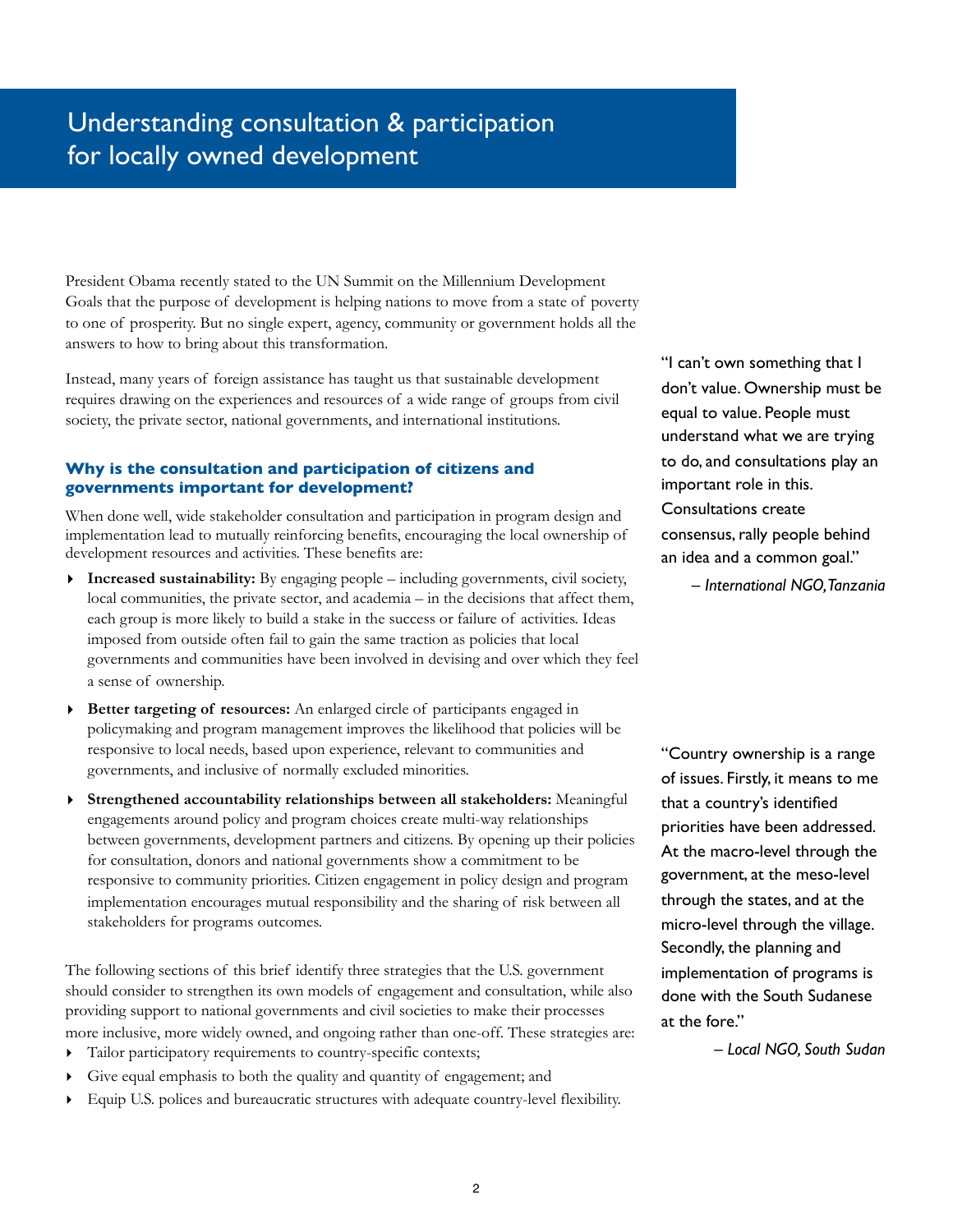#### **Box 1: The Obama administration's commitments to consultation & participation**

The Obama administration has made some important new commitments – and reaffirmed existing initiatives – to seeking out and including input from relevant development stakeholders. The realities of implementing these initiatives will be challenging, but in principle all signal strong efforts to make the U.S. development program more responsive to local priorities and needs:

- **‣** The **Presidential Policy Directive on Development**, announced by President Obama in September 2010, places emphasis on country ownership and responsibility. It recognizes the benefits of working with a range of host country actors and pledges to leverage the contributions of the private sector, civil society and others to "reorient our approach to prioritize partnership from policy conception through to implementation."<sup>1</sup>
- **‣ USAID's implementation and procurement reforms** include steps to enable partner country governments, civil society and the private sector to engage more directly with U.S. government development programs.
- **‣** The **Global Health Initiative (GHI)** pledges to apply country-led approaches to deliver health improvements. Country plans for GHI are to be formulated in consultation with Congress, developing country governments, civil society, other donors, the private sector, and multilateral institutions.
- **‣ Feed the Future** includes a compulsory consultation element to enable countries to graduate from the program's first to its second phase (and thereby access enhanced resources). Partner governments are required to provide evidence of the kinds of consultations conducted.
- **‣** Through both practice and legislation, the **Millennium Challenge Corporation (MCC)** has institutionalized consultation with partner governments and other stakeholders. The MCC works hard to make consultative processes country specific while maintaining the minimum standards expected of each compact process.

"We seem to do all the right things, go through all the right steps, but then the projects don't work. So we ask ourselves what the problem is. And it's because we don't have a partner in the village. We need someone who takes ownership of the project."

> – *Ministry of Planning & Economic Cooperation, Jordan*

"We're moving from telling countries what they need to do, to helping people do what they want to do. To us, country ownership is about partnership with national governments with responsible stewardship from USAID."

*– USAID/Jordan*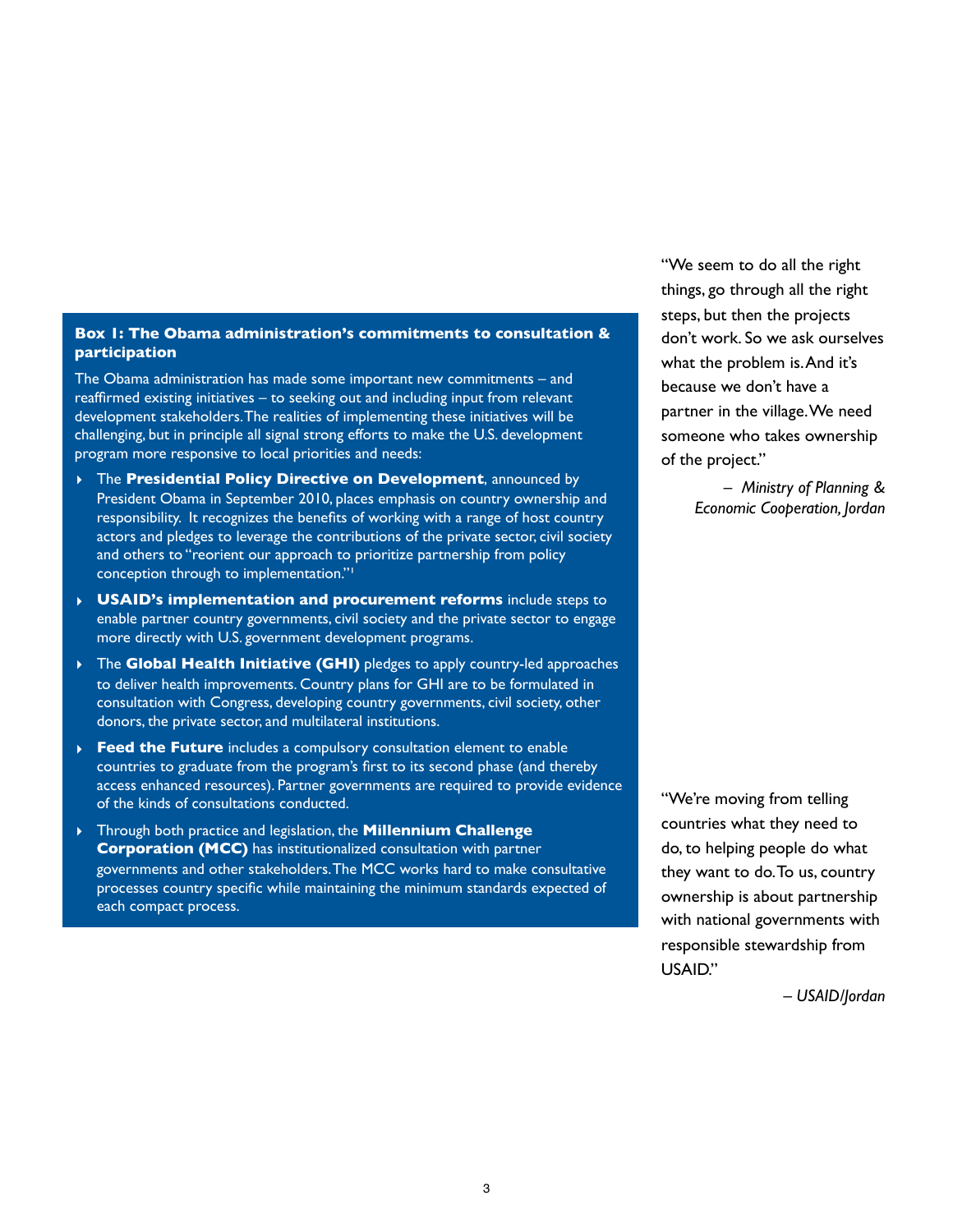# Strategy 1: Tailor participatory requirements to country-specific contexts

In and of themselves, consultations and other activities to include stakeholder input to policymaking and program implementation have no inherent value – it is how they are conducted and what they lead to that matters. To get the best possible results, it is critical that the U.S. and local governments consider country contexts and stakeholder participation when designing and implementing policies and programs.

For instance, where U.S. government initiatives – such as Feed the Future – contain compulsory consultation elements, these should accommodate the array of country circumstances in which they will play out. Minimum standards for participatory activities should not be overly prescriptive. Guidelines should instead allow for U.S. government personnel and other in-country experts to identify opportunities for meaningful host country participation according to each country's institutional capacity and political culture. To facilitate this, we suggest:

‣ **Establish levels of and approaches to engagement tailored to each country's circumstances:** The processes and approaches used by the U.S. and national governments to conduct their consultations should be selected according to the capacities and willingness of governmental and non-governmental actors. See *Figure 1: Levels of stakeholder engagement in policymaking and programming*.

In countries like South Sudan where civil society and the government are extremely weak, information sharing is a useful place to start engagement, ensuring that, at the least, all stakeholders are informed of each other's priorities.

At the other end of the spectrum, in countries like Jordan where both government and civil society have relatively solid institutional capacities, the U.S. government should encourage more intensive forms of stakeholder engagement in policymaking and programming, pointing towards eventual partnership between donors, civil society, the private sector, national governments and others.

**‣ Consider different modalities to institutionalize stakeholder engagement:**  Depending upon the capacities and willingness of host governments and nongovernmental stakeholders, there are a variety of institutional structures and modalities that can be used to promote the ongoing and quality engagement of stakeholders with each other around development policies.

For instance, the MCC insists that a broad spectrum of governmental and nongovernmental stakeholders must be involved in the design of programs and ongoing management of resources.

The Global Fund takes a similar approach. It aims to have at least 40 percent of the membership of its in-country management mechanisms drawn from nongovernmental groups, to complement the contributions of representatives from national governments and international development partners. See *Box 2: The Millennium Challenge Corporation – models of consultation in action* and *Box 3: The Global Fund – wide ranging stakeholder participation.*

### **Figure 1: Levels of stakeholder engagement in policymaking & programming**

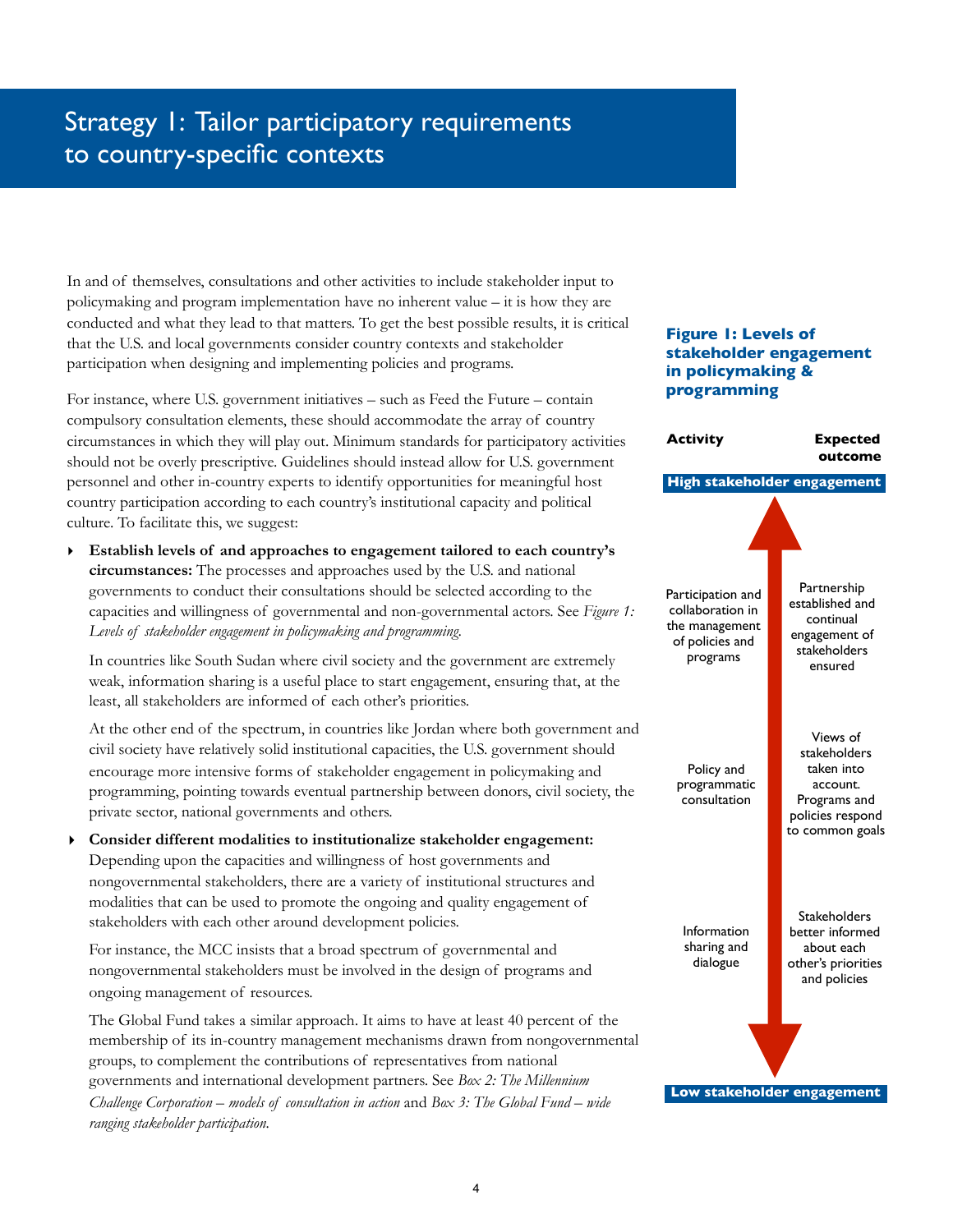**‣ Establish transparent selection procedures for nongovernmental representatives to improve the quality and diversity of participation:** There can be an overwhelming number of NGOs, civil society umbrella groups, and private sector actors in any country; knowing who to include in consultative processes to ensure quality and representativeness of input can be daunting. Where governments and donors monopolize the selection, one or a handful of the better funded or more articulate civil society organizations may dominate proceedings. In some cases, this can lead to these organizations building their influence through external patronage rather than links to their constituents.

To address this situation, those organizing consultations or other events to engage public stakeholders should publicize their events widely and appropriately, also actively seeking the inclusion of organizations working for the poorest and most marginalized. If the consultation process cannot be open to all, nongovernmental groups should be relied upon to select their own representatives according to a transparent system devised by themselves.

#### **Box 2: The Millennium Challenge Corporation – models of consultation in action**

It's useful to highlight some of the best practices to emerge from the MCC's consultative and participatory processes:

- **‣ A clear definition of and purpose to consultation:** MCC defines consultative processes as repeated "two-way communications" between MCC and stakeholders.² MCC tries to manage unrealistic expectations about what consultations will include and can achieve.
- **‣ Provide support to partner countries to solve problems:** Partner countries may not understand how to or be willing to engage in an MCC consultation. In cases like this, such as in Jordan, initial government hesitancy was mitigated by the MCC's idea that a well-respected local NGO with skills in consultative methodologies be contracted to work with the Prime Ministry to facilitate the consultations.<sup>3</sup>
- **‣ Use existing domestic mechanisms:** MCC avoids the duplication of existing citizen-government consultative structures. For instance, the timing of Tanzania's compact development fell shortly after the country had completed an extensive process to inform its national poverty reduction strategy paper (PRSP). MCC was satisfied with a reduced consultation process, using the PRSP's findings to inform its decisions.
- **‣ Tailor ongoing activities to each project cycle phase:** MCC matches the most effective consultative method to the different stages of compact development, activity implementation and evaluation. It also insists that consultations should be ongoing processes, rather than a one-off event. Partner countries should consult with stakeholders throughout the entire compact process and reflect outcomes in their decision-making.
- **‣ Include a wide range of local stakeholders in management:** When a country is awarded a compact, it sets up a local MCC accountable entity to manage program implementation. Civil society and private sector participation are integrated in the decision-making process by having representatives on the management board of the accountable entity. Advisory councils of nongovernmental stakeholders also make recommendations to the accountable entity.

"There is good will from development partners but with one underlying assumption: that the state has the capacity to engage, to negotiate, as equals. Unfortunately, the government just does not have those capacities... The institutional capacities are lacking so, of course, the development agendas aren't necessarily those of the government."

– *International NGO, Tanzania*

"When we came to do the consultations, people said to us,

'We always thought the government would do whatever it wanted to do without asking us. Then they started asking us, but would not do what we said. But for the MCC, they listened and responded to what we said."

– *MCC Team, Government of Jordan*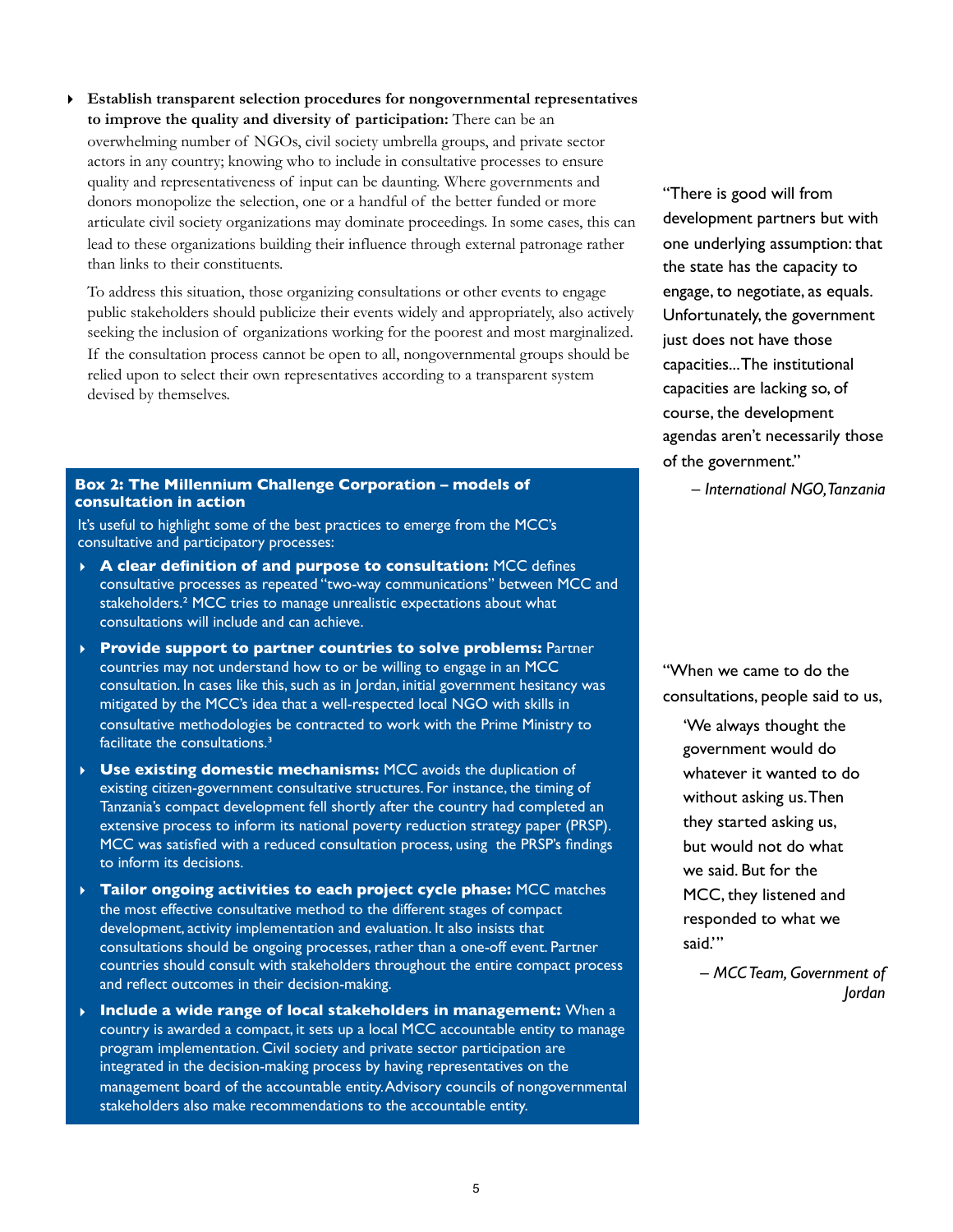### Strategy 2: Give equal emphasis to both the quality and quantity of engagement

Consultations and participatory approaches to development programming take time and resources. In every country there are countless consultations going on at any one time, driven by a wide range of governments and development partners. For example, in a three month period in 2010 in South Sudan, donors held at least five separate consultations on their distinct strategic plans.

In time and resource constrained environments, it is important to make these consultative processes count. To improve the quality and ensure the appropriate quantity of engagement, Save the Children recommends:

- **‣ Improve the basics of consultations through better preparation, implementation and follow-up:** Individual consultations need to be better organized than many currently are, applying the principles in *Figure 2: Elements of effective consultations*, as context appropriate.
- **‣ Support the widening of civic space:** So that the U.S. government can have the widest range of tools available to it and so it can most appropriately support national governments in finding out what their citizens prioritize, the U.S. government should support a widening of civic space and foster efforts to encourage accountability and transparency. Without this, consultative processes risk remaining "box ticking" exercises rather than effective tools to deepen the engagement of citizens and governments.
- ‣ **Prioritize long-term capacity building for national governments:** U.S. government support should also deepen partner government capacities. Without this, host government skills in conducting their own consultations and participating in those organized by development partners will remain limited.

The Presidential Policy Directive on Development and Feed the Future commit to capacity building of host governments. This is encouraging. Efforts should focus on activities to build the institutional enabling environment for country leadership of development resources. Interventions should include long-term technical assistance – commitments of not less than five years – to civil services and public institutions.

**‣ Increase long-term capacity support for local civil society:** Just as national governments must have the skills to participate in externally led consultations and to conduct their own, civil society also needs to have the know-how and resources to play a constructive role. At present, many local NGOs lack financial resources and experience to engage.

USAID and other U.S. government agencies should invest greater resources in longterm capacity building for local NGOs, and consider training in participatory and consultative skills. See Save the Children's brief, *Supporting Local Ownership & Building National Capacity: Working with Local Non-governmental Organizations*.⁴

#### **Figure 2: Elements of effective consultations**

#### **Preparation**

- ✓ Invite stakeholders to allow for adequate preparation time.
- ✓ Communicate consultation parameters, including topics not up for discussion.
- ✓ Choose accessible meeting venues and avoid short-notice changes.
- ✓ Provide support for travel costs.
- ✓ Distribute consultation documents in appropriate languages and mediums.
- ✓ Consider alternative forms of communication to reach the illiterate or less well-connected.
- ✓ Encourage stakeholders to hold advance meetings to prepare.

### **Consultation**

- ✓ Use a trained facilitator.
- ✓ Ensure adequate staff support.
- ✓ Provide translation to local languages.
- ✓ Take into account the needs and contributions of minority groups.
- ✓ Complement official consultations with direct discussions with the poor, including focus groups, participatory research and visits to communities.

### **Follow-up**

- ✓ Provide written feedback. Invite corrections and omissions.
- ✓ Allow anonymous feedback and recommendations for improvement of processes.
- ✓ Identify which points have been accepted, which have not, and why.
- Outline next steps and what stakeholders can next expect.
- ✓ Make all appropriate information publicly available.
- ✓ Be open to holding further consultations at later stages in the project cycle.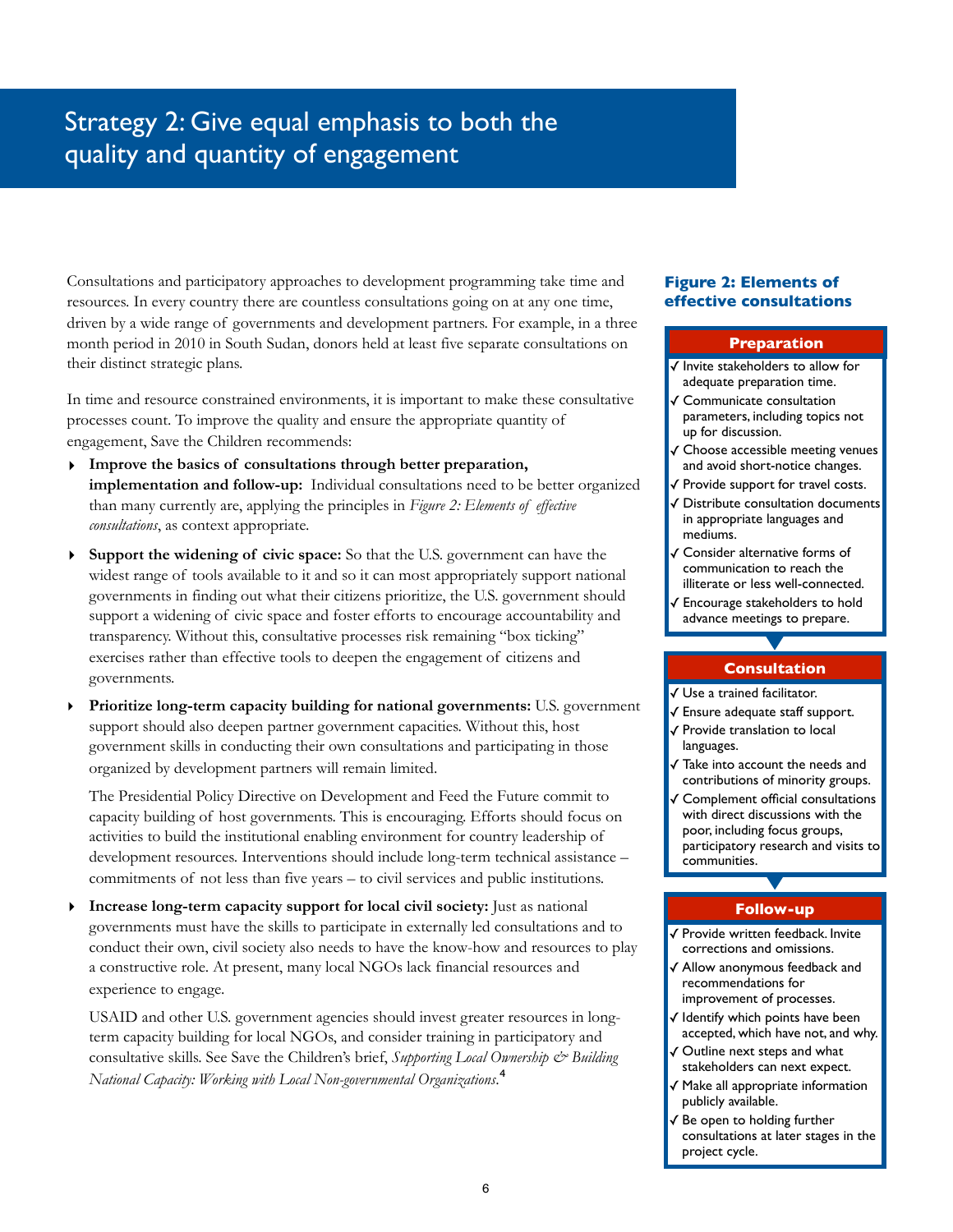USAID should also consider one-time funding for NGOs or umbrella groups around specific processes, such as those around USAID strategic planning or around national development plans. Support should be considered for travel costs, research so organizations can present evidence during dialogues, and for continued postconsultation engagement.

**‣ Reduce country-level burdens through shared analysis and collaboration:** In many countries, there are multiple simultaneous overlapping consultative and analytical missions being conducted. As per the new Presidential Policy Directive on Development, the U.S. government should follow through on commitments to align with country strategies that meet quality and consultation standards. USAID and other U.S. government agencies must also make every effort to use the analysis behind national plans or those of other donors as the basis for their own strategic planning.

Where additional analysis is required, U.S. government policy should be flexible enough to allow collaboration and sharing with other actors and processes. The wheel does not need to be remade each time the United States requires information for its planning and program design processes.

"The key challenge in the aid architecture is doing development in such a way that the people in charge do the right thing because, in the end, they realize it's in their interest to do that. And the best way to do that is to build the public's engagement.

– *Local NGO, Tanzania*

#### **Box 3: The Global Fund – wide ranging stakeholder participation**

Each Global Fund partner country sets up a Country Coordinating Mechanism (CCM). The CCM is a partnership of the government, donors, civil society, and private sector. Its role includes devising and submitting national plans to the Board in Geneva, selecting Principal Recipients to implement grants, oversight of grant performance, and linking Global Fund programs to national health programs. The exact structure of every CCM is different to allow the best fit for country circumstances. However, each is meant to reflect the Global Fund's belief that "wide participation leads to better program results and faster implementation". Key characteristics include:<sup>5</sup>

- **‣ CCM membership reflects a range of stakeholders:** At least 40 percent of membership should be from nongovernmental sectors. People affected by HIV/AIDS, TB and malaria must also be included. For example, in Tanzania, of 16 CCM members, six are from civil society, two represent people affected by the Global Fund diseases, four are from government, three are development partners, and three from the private sector.
- **‣ Transparent selection processes for nongovernmental members:** CCM members must be selected by their own sectors.
- **‣ Regular consultation with constituencies:**  CCM members are required to consult with and provide feedback from the communities they represent. Each

CCM member's engagement is as a representative of her wider community, rather than as an individual.

- **‣ Senior governmental representation mandates streamlined decision-making:** For example, in Tanzania, the Permanent Secretaries or Executive Chairs of three line ministries and the Prime Minister's Office are members of the CCM. The CCM Secretariat is also housed in the Tanzania Commission for AIDS, facilitating coordination with national programs.
- **‣ Input from a broad range of stakeholders in proposal development and grant oversight:** A broad range of stakeholders (both CCM and non-CCM members) need to contribute at all stages of the project cycle. This ensures objectives and activities are owned by the affected groups, not just a handful of experts. Calls for proposals are publicly announced with time scheduled for widespread participation.<sup>6</sup>

"Because we have all the different groups represented in the CCM, when a decision is made, we know all the different stakeholders have been involved. The forum is complete."

*– Tanzania National Coordinating Mechanism*